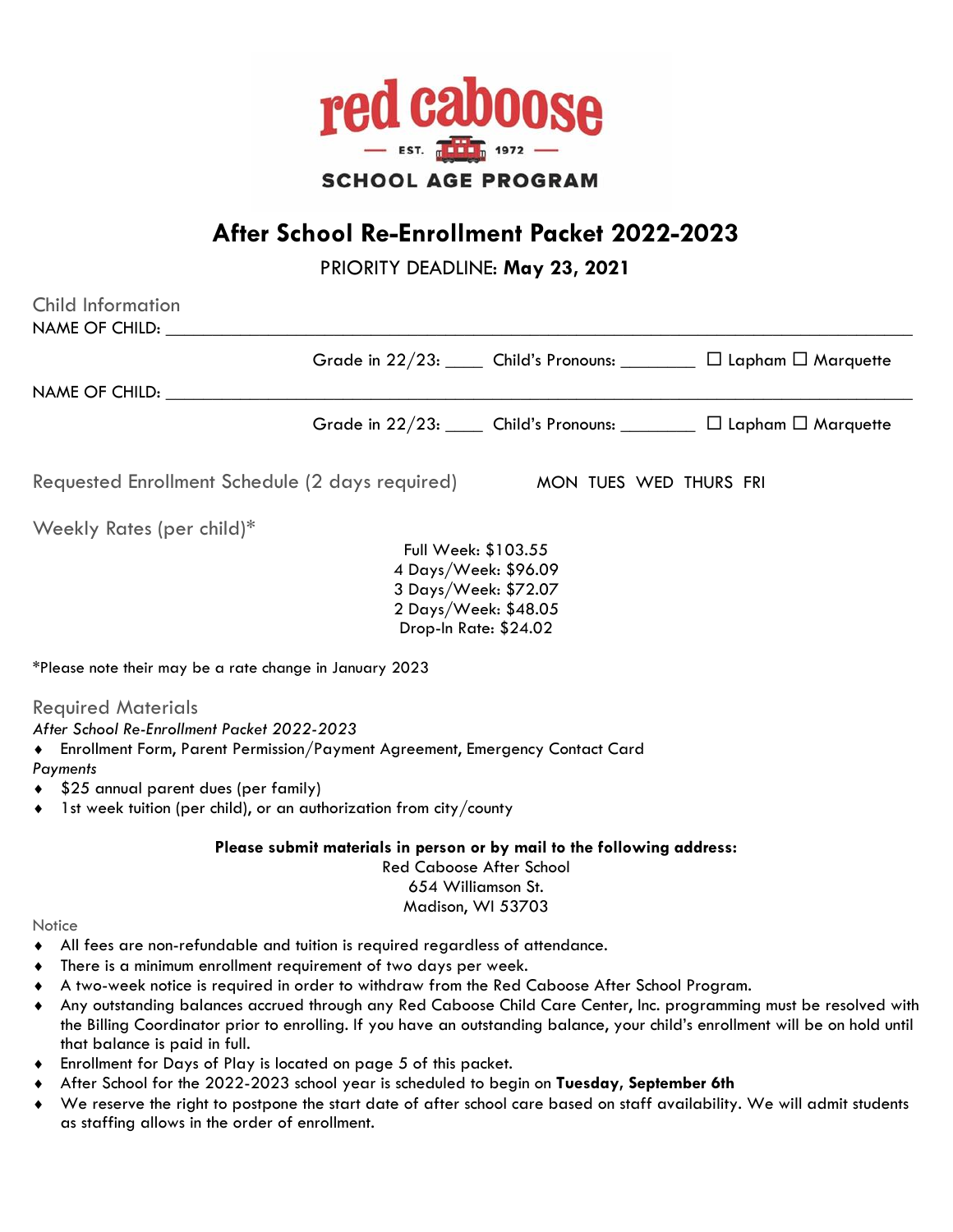## **Parent Permissions and Payment Agreement**

EMERGENCY MEDICAL CARE: I give my consent for emergency medical care or treatment to be used only if I cannot be reached immediately. In case of emergency (accident or illness) and I cannot be reached, I give full permission to Red Caboose to transport my child to the nearest available health care facility. I will assume full responsibility (including financial responsibility) for services rendered.

FIELD TRIPS: I understand that field trips (including swimming) by bus, van, or on foot, are integral parts of the Red Caboose School Age Program. I agree to let my child go on all field trips during their time enrolled.

PHOTOGRAPHS & VIDEO: *The following permission statements are only valid when a parent/guardian has marked his or her initials on the "yes" space next to the statement. Any statement without a mark will be assumed to be a "no."* 

- \_\_\_\_\_ \_\_\_\_\_ YES NO I agree and consent to having my child(ren) photographed or filmed while in the care of Red Caboose for classroom or program use.
- $\frac{\frac{1}{2} \left( \frac{1}{2} \right) \left( \frac{1}{2} \right) \left( \frac{1}{2} \right) \left( \frac{1}{2} \right) \left( \frac{1}{2} \right) \left( \frac{1}{2} \right) \left( \frac{1}{2} \right) \left( \frac{1}{2} \right) \left( \frac{1}{2} \right) \left( \frac{1}{2} \right) \left( \frac{1}{2} \right) \left( \frac{1}{2} \right) \left( \frac{1}{2} \right) \left( \frac{1}{2} \right) \left( \frac{1}{2} \right) \left( \frac{1}{2} \right) \left($  YES NO I agree and consent to the use of any photographs or videos taken of my child(ren) by Red Caboose for educational, advertising, and publicity purposes (fliers, enrollment packets, and fundraising materials). I understand these may be posted on the website, Facebook, and other social media.
	- Note: No Child will be identified by name.

SCHOOL TO RED CABOOSE TRANSFER: By signing this form, I give my child permission at school dismissal to walk from their classroom to the Red Caboose After School rooms.

TEACHER COMMUNICATION: By enrolling my child in Red Caboose, I give permission to Red Caboose staff to speak with Lapham and/or Marquette MMSD school staff to discuss matters related to my child. This permission is in effect until my child no longer attends Red Caboose.

CITY ACCREDITATION COMMUNICATION: I understand that this program is Madison Accredited. Madison Accreditation staff may be used for consultation in a confidential manner. I authorize this center to release information for the purpose of improving the quality of the program and supporting staff to best meet the needs of children in the program.

#### PAYMENT OF FEES:

- ◆ I agree to pay my tuition/copay **IN ADVANCE:** □ Weekly □ Bi-Weekly □ Monthly
- $\bullet$  I would prefer my invoices to be emailed to me.  $\Box$  Yes  $\Box$  No
- I agree to pay for the days my child is enrolled, whether or not my child is in attendance on those days, including days that Red Caboose is not in session and parents are still billed.
- I understand that if a balance remains from previous care at Red Caboose Child Care Center, either Red Caboose After School location, or Camp Caboose, my enrollment will be placed on hold until this balance is paid in full. I understand that I am risking my child's spot by leaving an unpaid balance unattended.
- I agree to give Red Caboose a two-week written notice before changing my child's schedule or withdrawing my child. If I do not give notice, I agree to pay two weeks of fees upon withdrawal. This includes two weeks notice of withdrawal for enrollment in Days of Play.
- I understand that during the No Public School Days and Early Release Days (Days of Play), a separate registration is needed and an additional fee is charged.

ENROLLMENT AGREEMENT: Both custodial parents and guardians must sign the Enrollment Form. All persons signing this Child Enrollment Form agree that they are jointly and severally liable for any services provided by Red Caboose as set forth on this agreement. If there is a single custodial adult, please designate second signature with Non Applicable.

| Signature                                                                                                                                                                                                                                                                                                                                                                                                                                                                                                                                                                                                                     | Date | Print Name |
|-------------------------------------------------------------------------------------------------------------------------------------------------------------------------------------------------------------------------------------------------------------------------------------------------------------------------------------------------------------------------------------------------------------------------------------------------------------------------------------------------------------------------------------------------------------------------------------------------------------------------------|------|------------|
| Signature                                                                                                                                                                                                                                                                                                                                                                                                                                                                                                                                                                                                                     | Date | Print Name |
| "In accordance with Federal law and U.S. Department of Agriculture policy, this institution is prohibited from discriminating on the basis of race, color, national origin,<br>sex, age, or disability. To file a complaint or discrimination, write USDA, Director, Office of Adjudication, 1400 Independence Avenue, SW, Washington, DC 20250-<br>9410 or call toll free (800)632-9992 (Voice). Individuals who are hearing impaired or have speech disabilities may contact USDA through the Federal Relay Ser-<br>vice at (800)877-8339; or (800)845-6136 (Spanish). USDA is an equal opportunity provider and employer." |      |            |

| Received by |  | 3APP |  | Lheck $\#$ | Amount |  |
|-------------|--|------|--|------------|--------|--|
|-------------|--|------|--|------------|--------|--|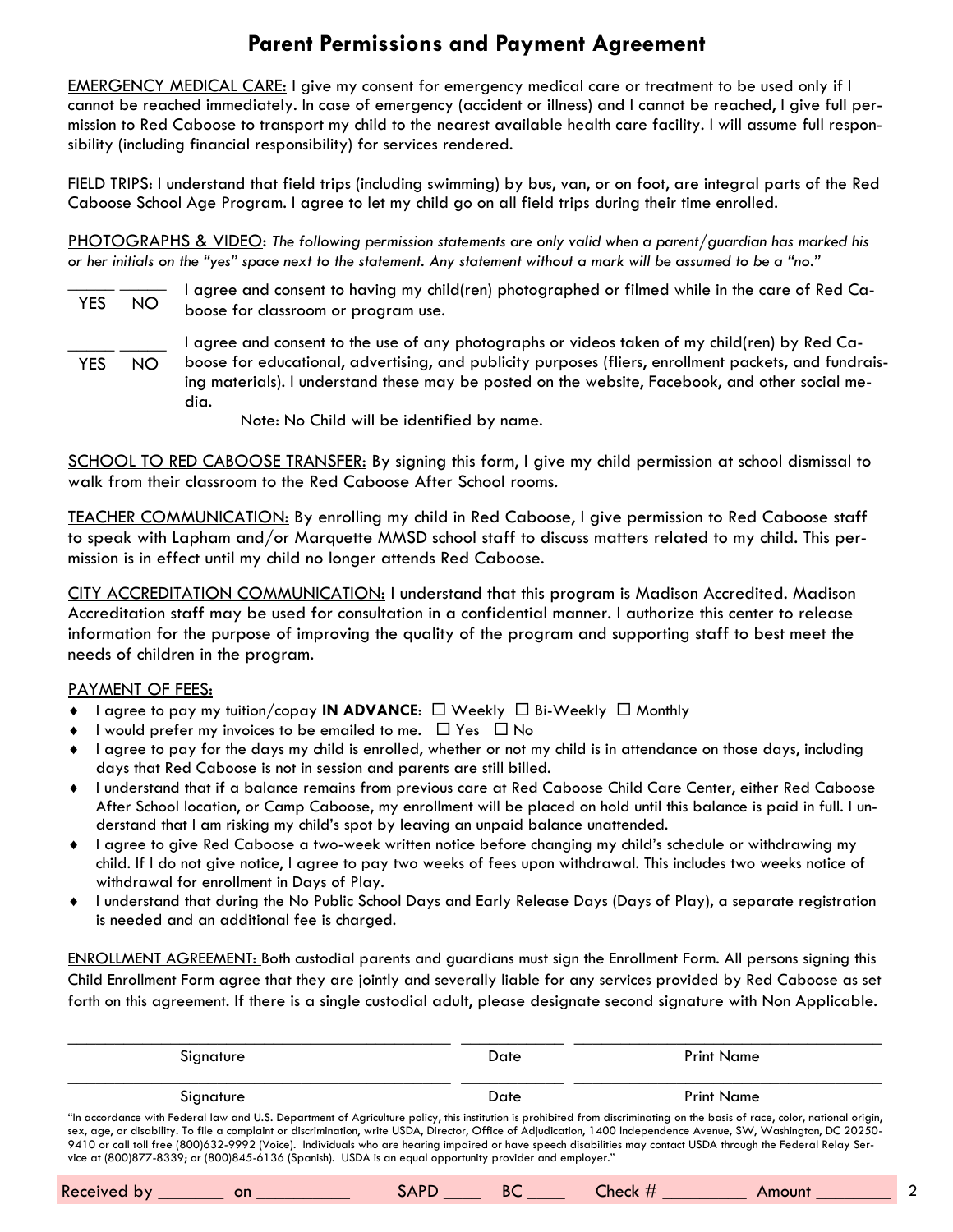# **Emergency Contact Card**

| CHILD(REN)                                                                     |  |  |                                                                                                                                                                                                                                                                                                                                                                                 |  |
|--------------------------------------------------------------------------------|--|--|---------------------------------------------------------------------------------------------------------------------------------------------------------------------------------------------------------------------------------------------------------------------------------------------------------------------------------------------------------------------------------|--|
|                                                                                |  |  |                                                                                                                                                                                                                                                                                                                                                                                 |  |
|                                                                                |  |  |                                                                                                                                                                                                                                                                                                                                                                                 |  |
|                                                                                |  |  |                                                                                                                                                                                                                                                                                                                                                                                 |  |
| PARENTS / GUARDIANS                                                            |  |  |                                                                                                                                                                                                                                                                                                                                                                                 |  |
|                                                                                |  |  |                                                                                                                                                                                                                                                                                                                                                                                 |  |
|                                                                                |  |  |                                                                                                                                                                                                                                                                                                                                                                                 |  |
|                                                                                |  |  |                                                                                                                                                                                                                                                                                                                                                                                 |  |
|                                                                                |  |  |                                                                                                                                                                                                                                                                                                                                                                                 |  |
|                                                                                |  |  |                                                                                                                                                                                                                                                                                                                                                                                 |  |
|                                                                                |  |  |                                                                                                                                                                                                                                                                                                                                                                                 |  |
|                                                                                |  |  | NOTE: If parents have joint legal custody, either parent may pick up the child(ren) at any time. If an individual has sole legal<br>custody, his/her written permission is needed for anyone, including noncustodial parent, to pick up the child(ren).<br>PICK UP AUTHORIZATION-I give permission to the following people to pick up my child(ren) anytime, without additional |  |
|                                                                                |  |  | EMERGENCY CONTACT—The following people may be called in an emergency when parent(s) or guardian(s) cannot be                                                                                                                                                                                                                                                                    |  |
| reached and have permission to remove my child(ren) from program if necessary. |  |  |                                                                                                                                                                                                                                                                                                                                                                                 |  |
|                                                                                |  |  |                                                                                                                                                                                                                                                                                                                                                                                 |  |
|                                                                                |  |  |                                                                                                                                                                                                                                                                                                                                                                                 |  |
|                                                                                |  |  |                                                                                                                                                                                                                                                                                                                                                                                 |  |
|                                                                                |  |  |                                                                                                                                                                                                                                                                                                                                                                                 |  |
| PHYSICIAN: Red Caboose has my permission to call my child(ren)'s physician:    |  |  |                                                                                                                                                                                                                                                                                                                                                                                 |  |
|                                                                                |  |  |                                                                                                                                                                                                                                                                                                                                                                                 |  |
|                                                                                |  |  | EMERGENCY RELEASE: I give consent for emergency medical care or treatment to be used only if I cannot be reached                                                                                                                                                                                                                                                                |  |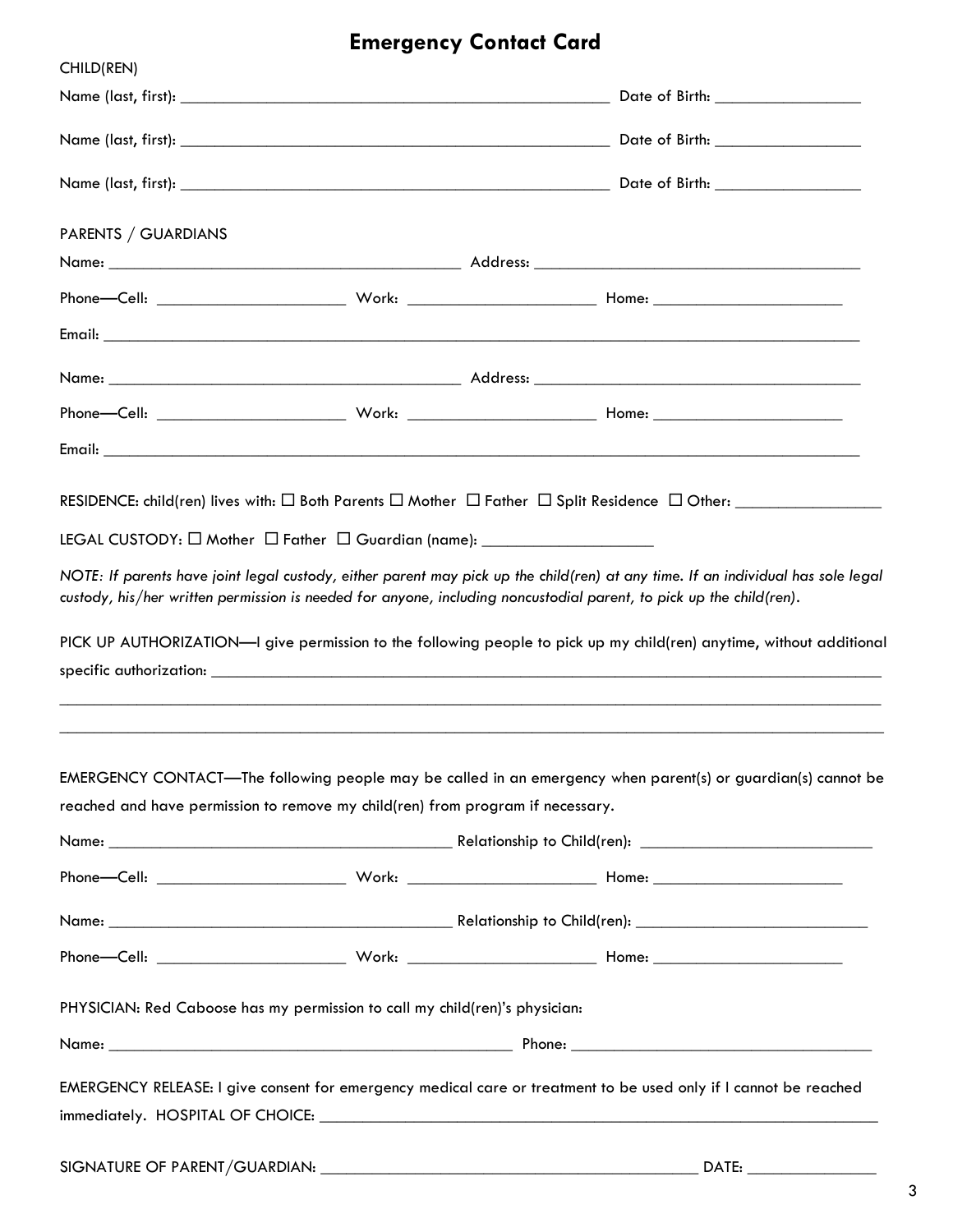## **Days of Play Sign Up Form**

### No Public School Days

These are days when school is closed all day during Winter Break, Spring Break, or teacher in-services, and we provide full day care from 7:30am to 5:45pm. Breakfast and afternoon snack are provided on these days. Please remember to provide a lunch for your child. No Public School Days are great for field trips! We will inform you of any field trips through email. If you do not need care for the entire day, there is a half day option as well. These days will be held at Lapham or Marquette Elementary.

Half Day AM: 7:30am-12:30pm Half Day PM: 12:45pm-5:45pm

### Early Release Days

These are days where school starts at its regular time but ends at 10:50am. We provide care immediately following school dismissal at 10:50am until 5:45pm. Early Release Days will be held on site where your child attends school, at either Lapham or Marquette. Red Caboose will provide afternoon snack for your child. It is important that you provide a lunch during these days as well.

Rates

### No Public School Day - Full Day: \$50.67 No Public School Day - Half Day: \$28.85 Early Release Day: \$38.01 *\*Please note there may be a rate change January 2023.\**

You can avoid a \$5 fee if you sign up a month or more prior to the day of care needed!

(ex: if you enroll a month prior the cost of a No Public School Day is \$50.67, if you enroll later it is \$55.67)

### Red Caboose Closing Dates for 2022-2023

- Monday, September 5th—Labor Day
- Thursday, November 24th and Friday, November 25th—Thanksgiving Break
- Friday, December 23rd and Monday, December 26th—Christmas Eve & Day, observed
- Friday, December 31st and Monday, January 2, —New Year's Eve & Day, observed
- Monday, January 16th—Martin Luther King Jr. Day
- Friday, May 26th—Staff Development and Spring Cleaning
- Monday, May 29th—Memorial Day

#### Things to Remember

- All Days of Play are an additional charge on top of your regular weekly bill.
- Even if your child is signed up for the day of the week that an Early Release or No Public School Day is being held, you will still need to sign up for it separately with this form.
- If you realize you do not need care, there is a two week notice from the date you need to dis-enroll in order to have charges removed from your account.
- If your child is absent or Red Caboose closes for inclement weather on any of these dates, charges will still be applied.
- Red Caboose reserves the right to cancel any Day of Play due to low enrollment with two weeks notice to families.

Any questions? Please contact Laura Rogers at (608) 251-5432 or at school.age@redcaboosechildcare.org or our Enrollment Coordinator at (608) 256-1566 or at sapenroll@redcaboosechildcare.org.